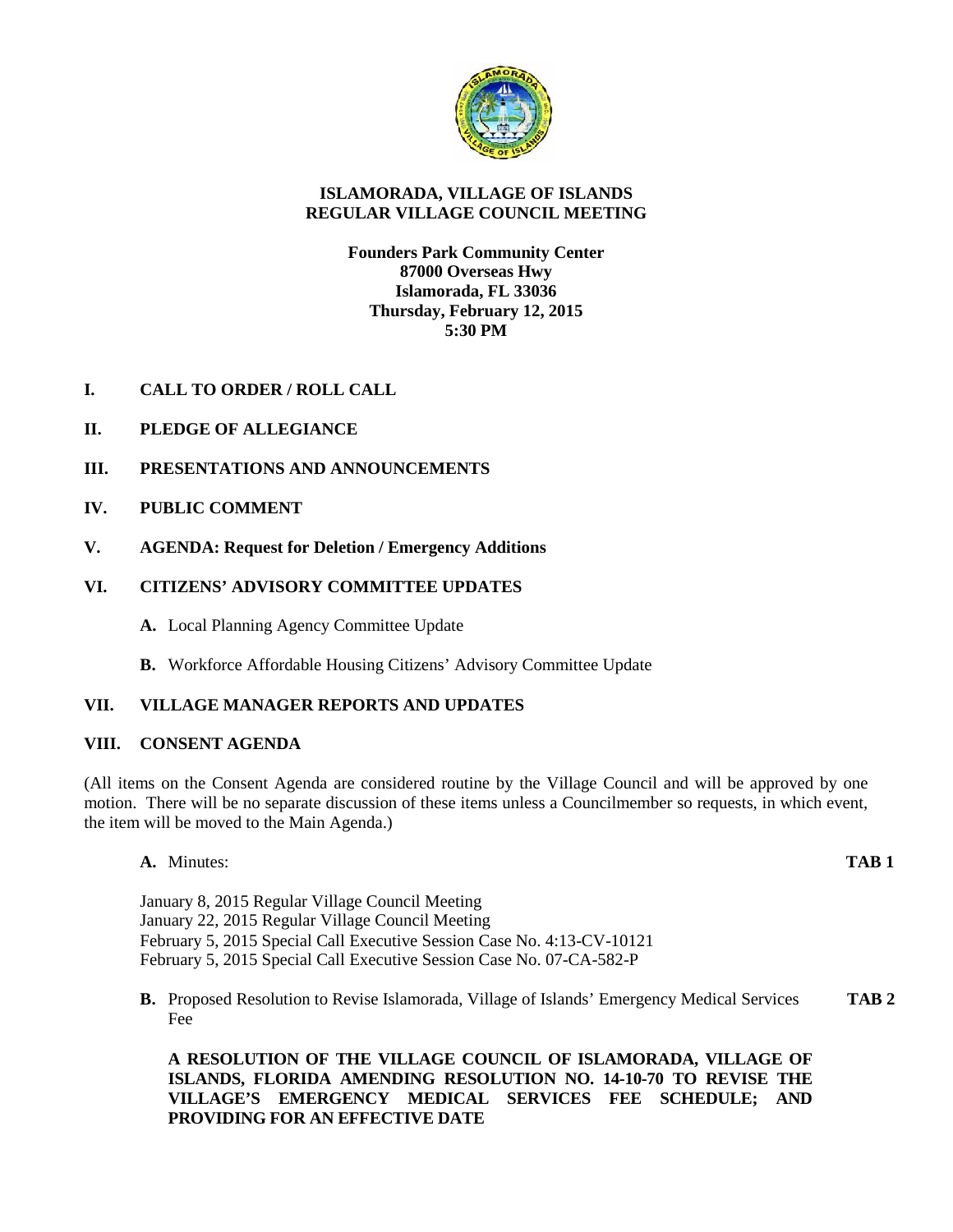**C.** Approval of Appointment to the Islamorada Youth Council **TAB 3**

#### **IX. WASTEWATER MATTERS**

**A.** Wastewater Project Update

#### **X. ORDINANCES**

**A.** Second Reading - Ordinance Amending Chapter 30 "Land Development Regulations," Article **TAB 4** VI "Specific Use Restrictions," Division 11 "Alcoholic Beverage Use Permit," of the Village Code

**AN ORDINANCE OF ISLAMORADA, VILLAGE OF ISLANDS, FLORIDA, AMENDING CHAPTER 30 "LAND DEVELOPMENT REGULATIONS," ARTICLE IV "ADMINISTRATIVE PROCEDURES," DIVISION 2 "DEVELOPMENT REVIEW PROCESS," SECTION 30-213 "PUBLIC HEARING AND NOTICE" OF THE VILLAGE CODE TO PROVIDE FOR NOTICE REQUIREMENTS FOR ALCOHOL BEVERAGE USE PERMITS; AMENDING ARTICLE VI "SPECIFIC USE RESTRICTIONS," DIVISION 11 "ALCOHOLIC BEVERAGE USE PERMIT" OF THE VILLAGE CODE TO ESTABLISH MINIMUM DISTANCE SEPARATION REQUIREMENTS WITHIN THE VILLAGE; PROVIDING FOR THE REPEAL OF ALL CODE PROVISIONS AND ORDINANCES INCONSISTENT WITH THE PROVISIONS OF THIS ORDINANCE; PROVIDING FOR SEVERABILITY; PROVIDING FOR INCLUSION IN THE CODE; PROVIDING FOR THE TRANSMITTAL OF THIS ORDINANCE TO THE STATE DEPARTMENT OF ECONOMIC OPPORTUNITY; AND PROVIDING FOR AN EFFECTIVE DATE UPON THE APPROVAL OF THIS ORDINANCE BY THE STATE DEPARTMENT OF ECONOMIC OPPORTUNITY**

**B.** First Reading- Ordinance Amending Chapter 30 "Land Development Regulations," Article **TAB 5** IV "Administrative Procedures," Division 11 "Building Permit Allocation System," Section 30-473(A)(C)(4) of the Village Code to Provide for up to 100 Square Feet of Enclosed Additions on Legally Established Nonresidential Parcels

**AN ORDINANCE OF ISLAMORADA, VILLAGE OF ISLANDS, FLORIDA, AMENDING CHAPTER 30 "LAND DEVELOPMENT REGULATIONS," ARTICLE IV "ADMINISTRATIVE PROCEDURES," DIVISION 11 "BUILDING PERMIT ALLOCATION SYSTEM," SECTION 30-473(A)(C)(4) OF THE VILLAGE CODE TO PROVIDE FOR UP TO 100 SQUARE FEET OF ENCLOSED ADDITIONS ON LEGALLY ESTABLISHED NONRESIDENTIAL PARCELS; PROVIDING FOR THE REPEAL OF ALL CODE PROVISIONS AND ORDINANCES INCONSISTENT WITH THE PROVISIONS OF THIS ORDINANCE; PROVIDING FOR SEVERABILITY; PROVIDING FOR INCLUSION IN THE CODE; PROVIDING FOR THE TRANSMITTAL OF THIS ORDINANCE TO THE STATE DEPARTMENT OF ECONOMIC OPPORTUNITY; AND PROVIDING FOR AN EFFECTIVE DATE UPON THE APPROVAL OF THIS ORDINANCE BY THE STATE DEPARTMENT OF ECONOMIC OPPORTUNITY**

**C.** First Reading- Ordinance Amending Chapter 30 "Land Development Regulations," Article **TAB 6** IV "Administrative Procedures," Division 3 'Quasi-judicial Procedures," of the Village Code

# **AN ORDINANCE OF ISLAMORADA, VILLAGE OF ISLANDS, FLORIDA, AMENDING CHAPTER 30 "LAND DEVELOPMENT REGULATIONS," ARTICLE**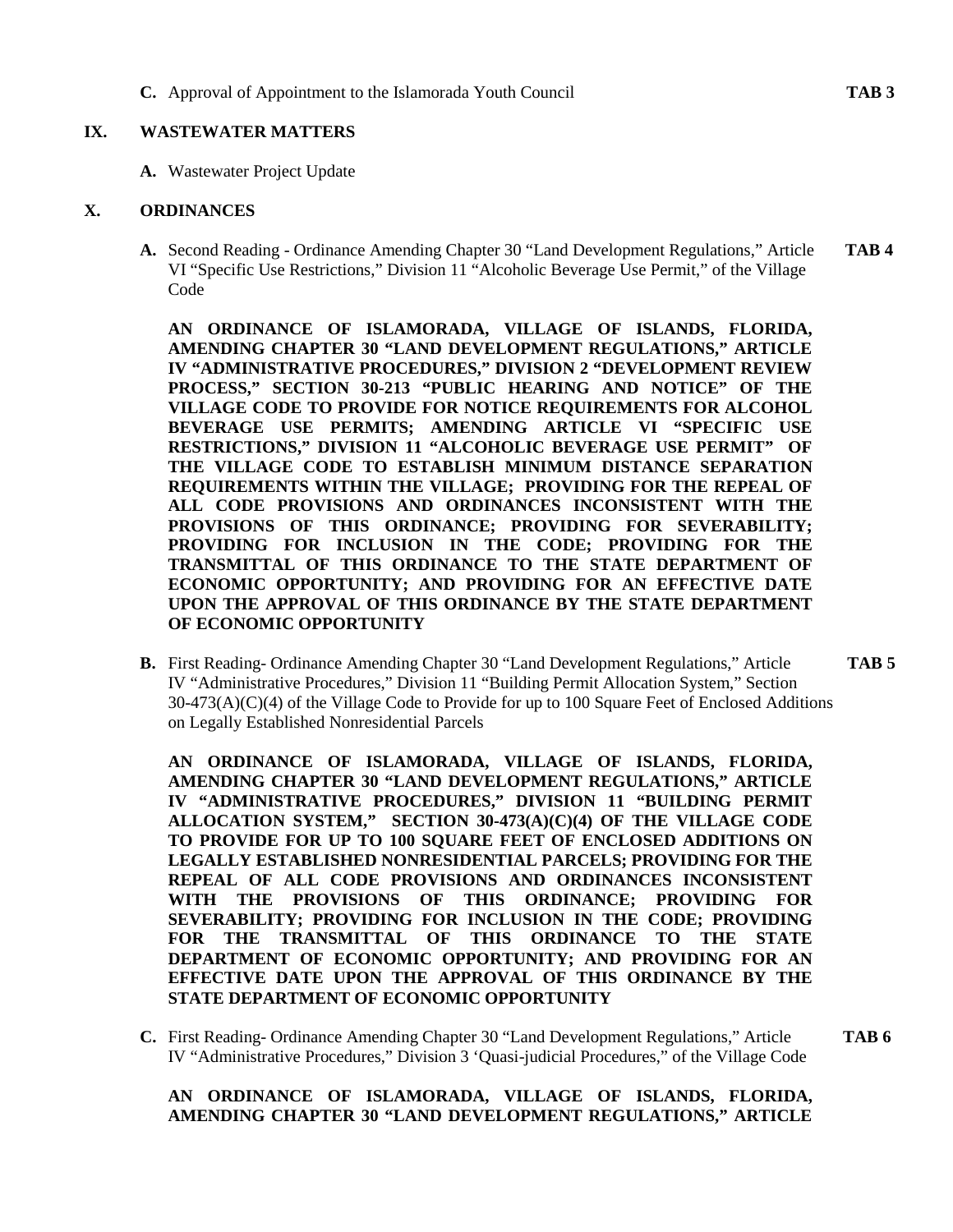**IV "ADMINISTRATIVE PROCEDURES," DIVISION 3 "QUASIJUDICIAL PROCEDURES," OF THE VILLAGE CODE TO AMEND THE REQUIRED LENGTH OF TIME AN APPLICANT HAS TO REQUEST A CONTINUANCE FOR APPLICANTS REQUIRING QUASIJUDICIAL REVIEW; PROVIDING FOR THE REPEAL OF ALL CODE PROVISIONS AND ORDINANCES INCONSISTENT WITH THE PROVISIONS OF THIS ORDINANCE; PROVIDING FOR SEVERABILITY; PROVIDING FOR INCLUSION IN THE CODE; PROVIDING FOR THE TRANSMITTAL OF THIS ORDINANCE TO THE STATE DEPARTMENT OF ECONOMIC OPPORTUNITY; AND PROVIDING FOR AN EFFECTIVE DATE UPON THE APPROVAL OF THIS ORDINANCE BY THE STATE DEPARTMENT OF ECONOMIC OPPORTUNITY**

## **XI. QUASI-JUDICIAL**

#### **XII. RESOLUTIONS**

**A.** A Resolution Approving the Purchase and Acquisition of a Wastewater Utility Easement on **TAB 7** Key Honey Lane

**A RESOLUTION OF THE VILLAGE COUNCIL OF ISLAMORADA, VILLAGE OF ISLANDS, FLORIDA, APPROVING THE PURCHASE AND ACQUISITION OF A WASTEWATER UTILITY EASEMENT ON KEY HONEY LANE; AUTHORIZING THE VILLAGE MANAGER TO EXPEND BUDGETED FUNDS; AUTHORIZING THE VILLAGE MANAGER TO EXECUTE THE EASEMENT AND ALL NECESSARY DOCUMENTS; AND PROVIDING FOR AN EFFECTIVE DATE**

**B.** A Resolution Considering a Petition for Dedication/Conveyance of Private Roads San Marco **TAB 8** Drive and Venetian Way to the Village

**A RESOLUTION OF THE VILLAGE COUNCIL OF ISLAMORADA, VILLAGE OF ISLANDS, FLORIDA, CONSIDERING A PETITION FOR THE DEDICATION/CONVEYANCE OF PRIVATE ROADS SAN MARCO DRIVE AND VENETIAN WAY TO THE VILLAGE; AUTHORIZING THE VILLAGE MANAGER TO EXPEND BUDGETED FUNDS; AUTHORIZING THE VILLAGE MANAGER TO EXECUTE ALL NECESSARY DOCUMENTS; AND PROVIDING FOR AN EFFECTIVE DATE**

**C.** Approval of the Affordable Residential Building Permit Allocation System Ranking and **TAB 9** Awards for Quarter 1 of 2015

**A RESOLUTION OF THE VILLAGE COUNCIL OF ISLAMORADA, VILLAGE OF ISLANDS, FLORIDA, APPROVING THE AFFORDABLE RESIDENTIAL BUILDING PERMIT ALLOCATION RANKINGS AND AWARDING AFFORDABLE RESIDENTIAL BUILDING PERMIT ALLOCATIONS FOR QUARTER 1 OF 2015 OF THE BUILDING PERMIT ALLOCATION SYSTEM; AND PROVIDING FOR AN EFFECTIVE DATE**

**D.** Resolution Approving Nonresidential Building Permit Allocation System Ranking and Awards **TAB 10** for Quarter 1 of 2015

**A RESOLUTION OF THE VILLAGE COUNCIL OF ISLAMORADA, VILLAGE OF ISLANDS, FLORIDA, APPROVING NONRESIDENTIAL BUILDING PERMIT ALLOCATION SYSTEM RANKINGS AND AWARDING NONRESIDENTIAL**